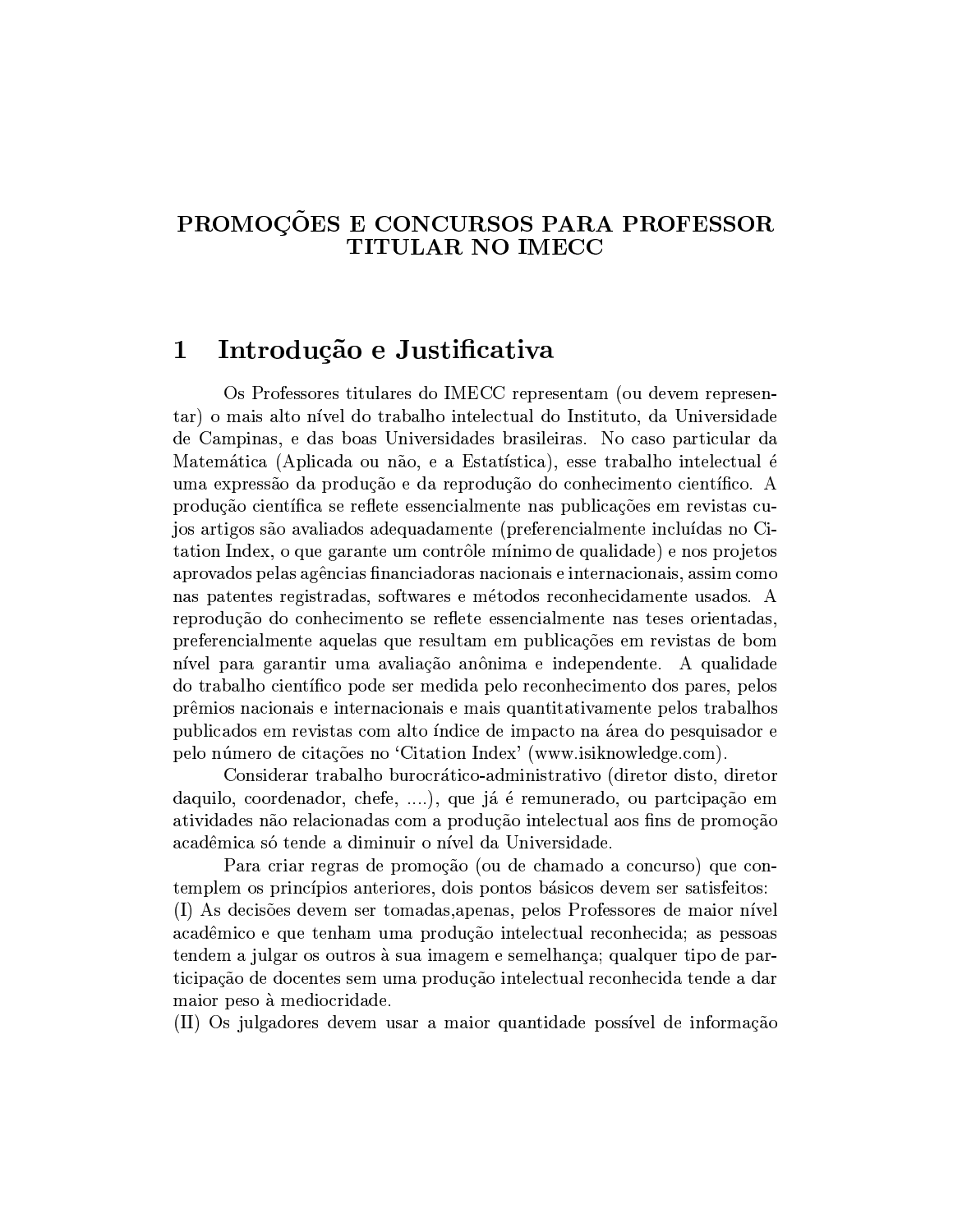externa para garantir um alto grau de objetividade no julgamento e evitar o subjetivismo e os fatores pessoais.

## Proposta de Procedimento para a Escolha  $\overline{2}$ de Candidatos e de Áreas

Uma Comissão permanente do IMECC composta por Professores titulares (um por cada Departamento) analisaria anualmente os curricula dos candidatos propostos por cada Departamento, preferencialmente entre os pesquisadores do nível I do CNPq (nova classificção de A a D). Isto induziria a maior quantidade possível de pesquisadores do IMECC a solicitar a bolsa, o que tambem implicaria um julgamento externo inicial e uma motivação adicional para aumentar a produção cientíica do Instituto.

Para a análise de cada caso, a Comissão permanente convidaria como membros adicionais os Professores Titulares na área mais próxima do candidato. A Comissão ampliada pediria 5 pareceres externos com a regra que pelo menos dois pareceristas seriam de uma lista de 5 sugeridos pelo candidato. Os pareceres externos seriam, na medida do possível, de pessoas reconhecidas, estritamente na área de pesquisa do candidato ou muito próxima (o que implica em geral na necessidade de pedir pareceres fora do Brasil). Para os pedidos de parecer seria elaborado um formulário (questionário) padrão.

Analisando os pareceres externos, o curriculum, as publicações em revistas de impacto e as citações, a Comissão ampliada elaboraria um parecer único e detalhado sobre o candidato. Este parecer seria submetido à Congregação, que decidiria sobre a promoção por mérito ou a abertura de concurso na área se for o caso.

## $\overline{\mathbf{3}}$ Observações

Uma análise dos processos de promoção no IMPA e em conhecidas Universidades (como Stanford) inspirou as regras acima. É importante observar que em nehum caso, o processo é iniciado pelos interessados.

Outra observação é que nas grandes e boas Universidades o processo de busca é permanente, e periodicamente são solicitados em forma pública